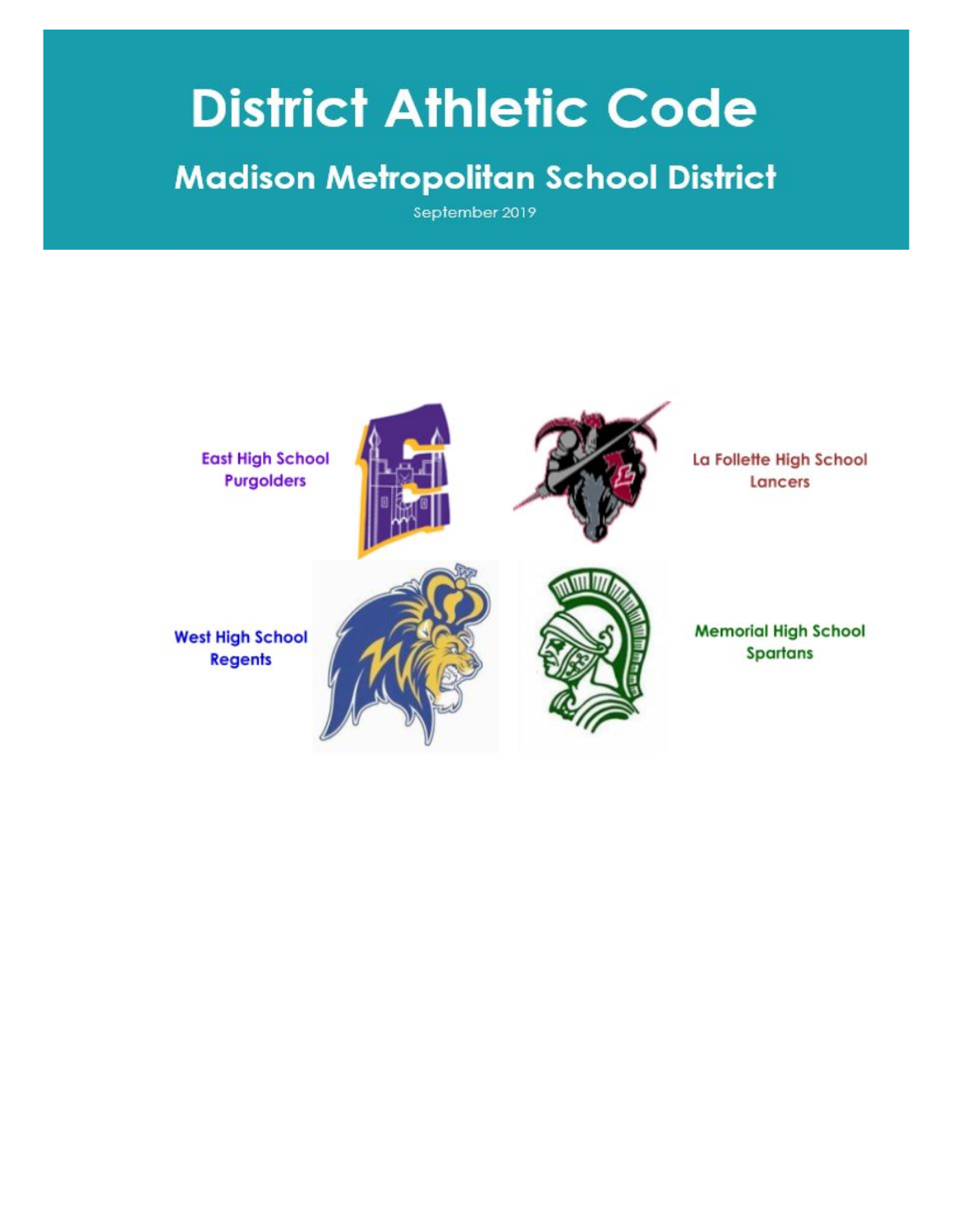## **Athletic Code Table of Contents**

| $\mathsf{L}$    |                                               |
|-----------------|-----------------------------------------------|
| $\mathbf{II}$ . |                                               |
| III.            |                                               |
|                 |                                               |
| IV.             | PARTICIPATION LIMITATIONS, CHANGING SPORTS,   |
|                 |                                               |
| V.              |                                               |
| VI.             |                                               |
| VII.            |                                               |
|                 |                                               |
|                 |                                               |
|                 |                                               |
| VIII.           |                                               |
|                 | a. LEVEL I: NON-ALCOHOL, TOBACCO, AND DRUG-   |
|                 | RELATED ATHLETIC CODE VIOLATIONS OR SELF-     |
|                 |                                               |
|                 | b. LEVEL II: ALCOHOL, TOBACCO, AND DRUG-      |
|                 |                                               |
|                 |                                               |
|                 |                                               |
|                 |                                               |
|                 | $f_{\perp}$                                   |
|                 |                                               |
|                 | h. POST-SEASON HONORS AND SCHOOL-             |
|                 |                                               |
| IX.             | MMSD'S ADOPTION OF BIG 8 CONFERENCE BYLAWS ON |
|                 | HARASSMENT, FIGHTING, TAUNTING, AND UNSPORTS- |
|                 |                                               |
| Χ.              |                                               |
| XL              |                                               |
|                 |                                               |
| XII.            |                                               |

#### **APPENDIX**

MMSD Nonschool Competition During the School Sport Season

NON-DISCRIMINATION

No person shall, on the basis of handicap, race, color, national origin, religion, or sex be excluded from participation in, be denied the benefits of, or be subjected to discrimination under any education program or activity in the school district. If you have any questions about procedures, or if you wish to<br>file a grievance, please contact the Athletic Director or Athletic P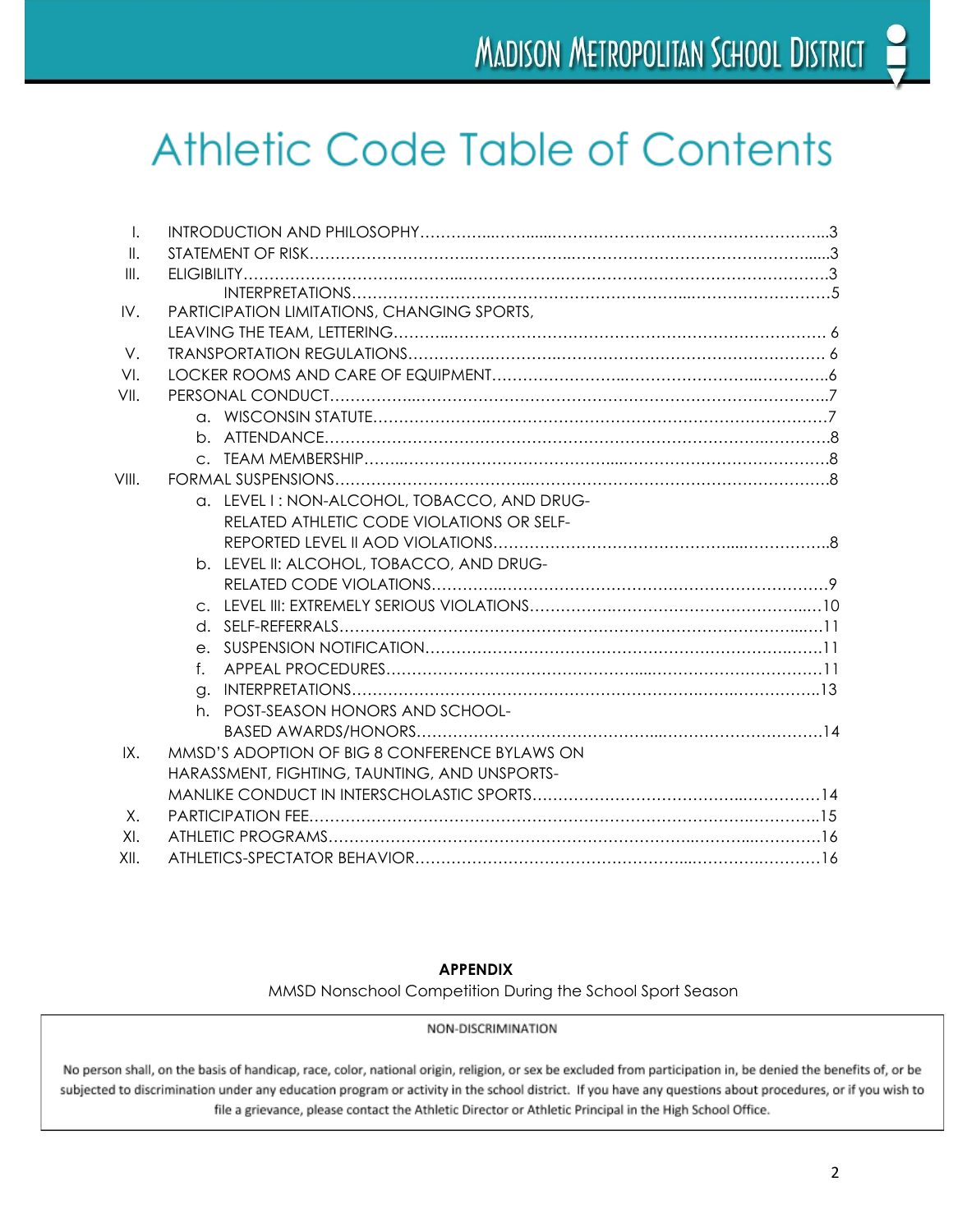MMSD athletics provides **equitable** programming opportunities that support the District's vision to prepare **all students** for college, career, and community. Athletics play an integral role in **community building and the identity** of Madison schools and support the development of **commitment, reliability, honesty, integrity, accountability, and perseverance** in each of our student athletes. Through participation in co-curricular athletics programs, students strive to become **better students, athletes, leaders, and citizens.**

In accordance with Wisconsin Interscholastic Athletic Association regulations, implementation of the Madison Metropolitan School District Athletic Code is the year round responsibility of school personnel, athletes, and their parent(s). Participation in athletics is a privilege provided to athletes who accept and follow the rules and regulations stipulated in the District Athletic Code.

#### II. **STATEMENT OF RISK**

All athletic programs involve some contact. Consequently, athletes may be at risk for serious injuries. Although the Board of Education and the Madison Metropolitan School District endeavors to operate athletic activities in a safe manner, it is impossible to eliminate risks associated with physical activity and/or sports. Therefore, parents and athletes should consider these risks carefully before deciding to participate in interscholastic athletic activities.

#### III. ELIGIBILITY

An athlete is eligible for athletic competition only if he/she meets all of the following WIAA and MMSD criteria:

- 1. Comply with all WIAA eligibility criteria.
- 2. Have completed the parent(s) permission and student's verification of willingness to adhere to the Athletic Code on file with the Athletic Director as specified on the WIAA cards.
- 3. Completed online eligibility forms (e.g. medical verification, medical insurance, concussion awareness).
- 4. Have paid all applicable participation fees prior to competition.

See WIAA Athletic Eligibility [Information](https://www.wiaawi.org/Portals/0/PDF/Eligibility/eligibilityinfoform.pdf) Bulletin for specific information

#### A. Transgender Athletes

Upon the written request of the parent/guardian of an athlete, and in consideration of the criteria set forth in the WIAA's Transgender Participation Policy, the school's Athletic Director will determine whether an athlete may be a member of an athletic team that is consistent with the athlete's identified gender. Absent concerns regarding physical safety and competitive equity, it shall be presumed that an athlete may be a member of the team(s) that is consistent with the athlete's gender identity. An athlete who is denied the opportunity to be a member of a team that is consistent with the athlete's identified gender may appeal the determination to a committee consisting of the Principal of the school in which the athlete is enrolled, the Chief of School Operations or designee, the District's LGBTQ Lead Service Coordinator and other individuals deemed necessary to address the issues raised in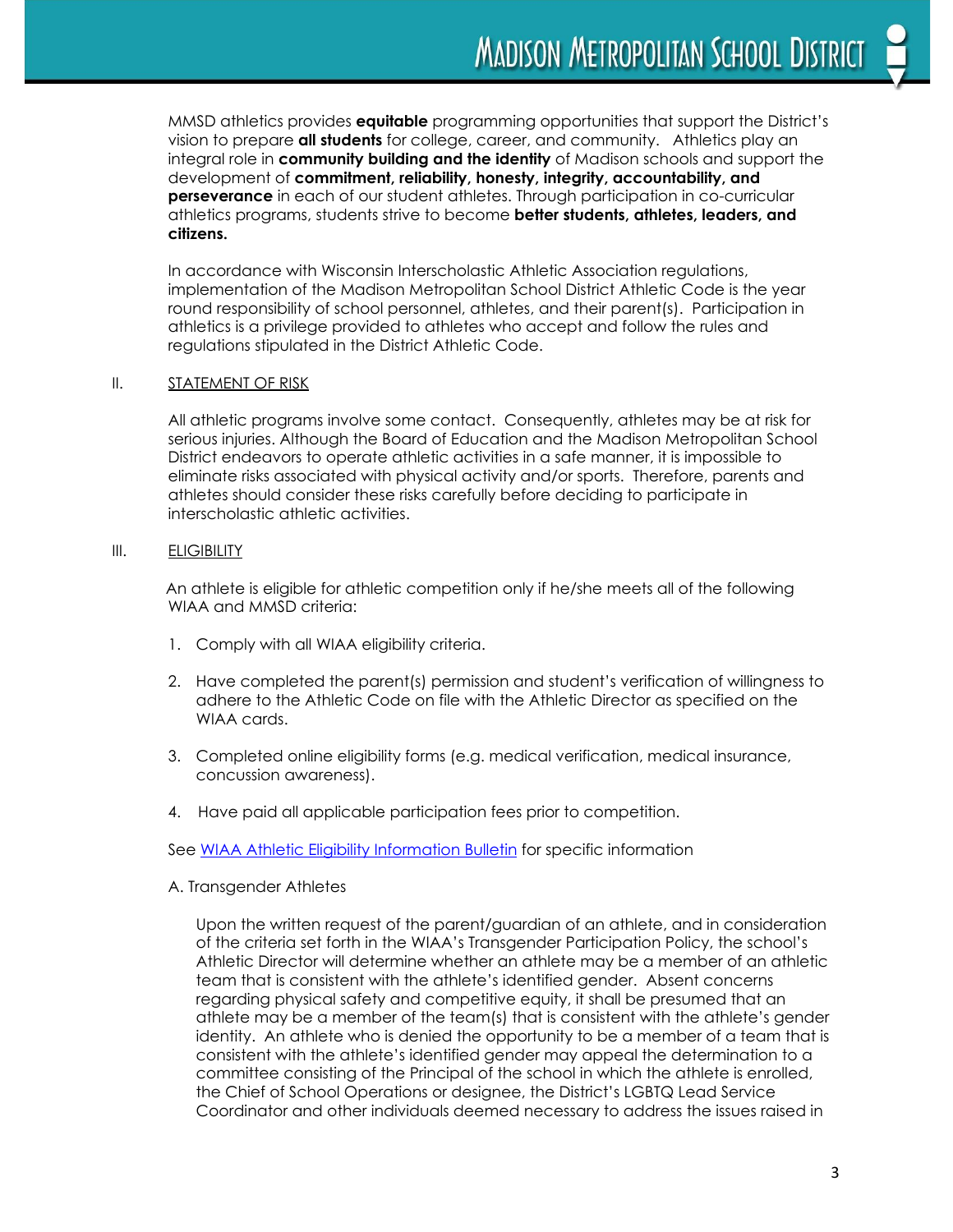the appeal.

B. Transfer Rule

See Eligibility [Verification](https://www.wiaawi.org/Portals/0/PDF/Eligibility/EligibilityClarification.pdf) of Transfer Student

C. Residency

See WIAA Athletic Eligibility [Information](https://www.wiaawi.org/Portals/0/PDF/Eligibility/eligibilityinfoform.pdf) Bulletin

- D. Academic Eligibility
	- 1. MMSD rules stipulate that athletes must receive passing grades in all classes or curricula at all times. **NOTE**: NC *(No Credit)* AND INCOMPLETE INDICATORS ARE NOT CONSIDERED PASSING GRADES.

Athletes who are ineligible by MMSD standards, **but not** WIAA (i.e. 1 failing grade, including incompletes), will be withheld from competition/performance for AT LEAST ONE CONTEST and will remain ineligible for not less than 10 school days or 22% of the scheduled competition dates for fall and spring sports; and 15% for winter sports, whichever is LESS, provided the athlete is again passing ALL classes.

Athletes ineligible by WIAA **and** MMSD standards (i.e. 2 or more failing grades, including incompletes) shall be withheld from competition/performance for AT LEAST TWO CONTESTS and until no less than 15 school days have passed from the period commencing one school day after grades are due to be submitted to the District's electronic grade database. For fall sports, the ineligibility period will be three calendar weeks from the first pre-school contest or one-third of the maximum scheduled contests for the sport, whichever is *LESS*.

2. Coaches are responsible for monitoring class attendance and eligibility through the use of weekly Academic Status Reports. If the weekly Academic Status Reports indicate an athlete is not receiving a passing grade in all classes, the athlete has 7 days to achieve a passing grade in all classes or is considered ineligible under the MMSD standards. In the case of an athlete who has an IEP, the case manager shall be consulted to determine the applicability of timing regarding progress reports and quarter grades.

#### Interpretations:

- Determination of academic eligibility is the function of the coach involved who shall inspect the grades of all athletes prior to the start of any season's competition / performance, and during the season when a report card or report from a home-based private educational program provider is issued. For athletes enrolled in a home-based private educational program a report of grades and/or performance in the home-based curriculum will be requested at or near the same time that report cards are issued by the District. If a home-based private educational program provider fails to provide a report of grades and/or performance the home-based private educational program athlete will be deemed ineligible until such report of grades and/or performance is provided.
- WIAA ineligible athletes shall be withheld from competition/performance for AT LEAST TWO CONTESTS and until no less than 15 actual school days have passed from the period commencing one school day after grades are due to be submitted to the District's electronic grade database. For fall sports, the ineligibility period will be three calendar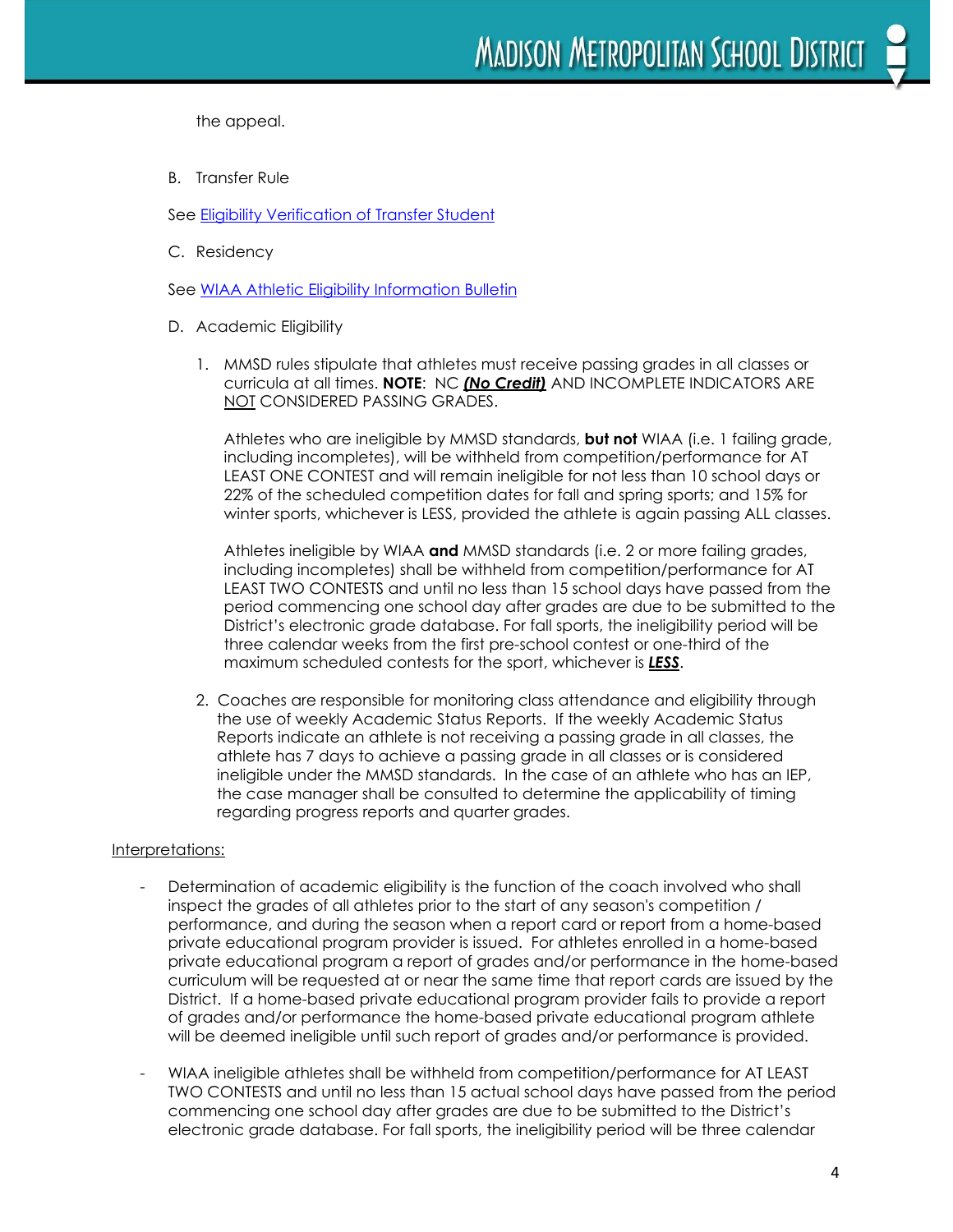weeks from the first pre-school contest or one-third of the maximum scheduled contests for the sport, whichever is *LESS*.

- On the15th school day (21st calendar day from first pre-school contest or one-third of the season in the fall), a review of grades will be made to determine the athlete's status--if passing all classes, the athlete may return to competition on the l6th school day IF the two contest provision has been met--if still ineligible, the athlete will remain ineligible until such time as he/she is passing all classes.
- Eligibility may be regained or ineligibility periods shortened in summer school by making up failures incurred during the spring semester.
- Eligibility may also be regained immediately if incompletes or NC's are made up within 10 school days of any grade reporting period.
- During the ineligibility period, the coach has the prerogative to allow the athlete to practice or not.
- Continuous progress (CP) courses are considered only if eligibility is questionable--then it is the responsibility of the coach involved to ascertain a letter grade from the CP teacher.
- Athletes who drop a class after week seven with an F will become immediately ineligible for the remainder of that semester plus the report card ineligibility period stipulated above.
- Once eligibility is regained, the athlete must continue to be passing ALL classes for the remainder of the grading period in order to remain eligible -- if not, the athlete becomes immediately ineligible until such time as again passing all classes. It shall be the responsibility of the athlete who has regained academic eligibility to turn in current grade status reports to the athletic director on a weekly basis for the remainder of the grading period in order to maintain eligibility.
- Online courses and home-based instruction are treated the same as traditional (classroom-based)courses and grade reporting deadlines will be used related to grading period expectations
- **NOTE: If a contest forfeiture results due to false academic or residential information furnished by an athlete or his/her parent(s), the athlete becomes ineligible for all sports for one (1) calendar year from the date of last contest participation.**

#### IV. PARTICIPATION LIMITATIONS, CHANGING SPORTS, LEAVING THE TEAM, AND LETTERING

- A. Once athletic cards are on file in the athletic office, students are considered athletes for the remainder of their high school careers.
- B. Athletes are not prohibited from participating in more than one school sponsored athletic activity during any given season.
- C. Individuals who voluntarily sever their team affiliation and/or quit during the season and later have a change of heart may be reinstated to team status at the coach's discretion.
- D. Letter winners must meet sport requirements as established by the head coach.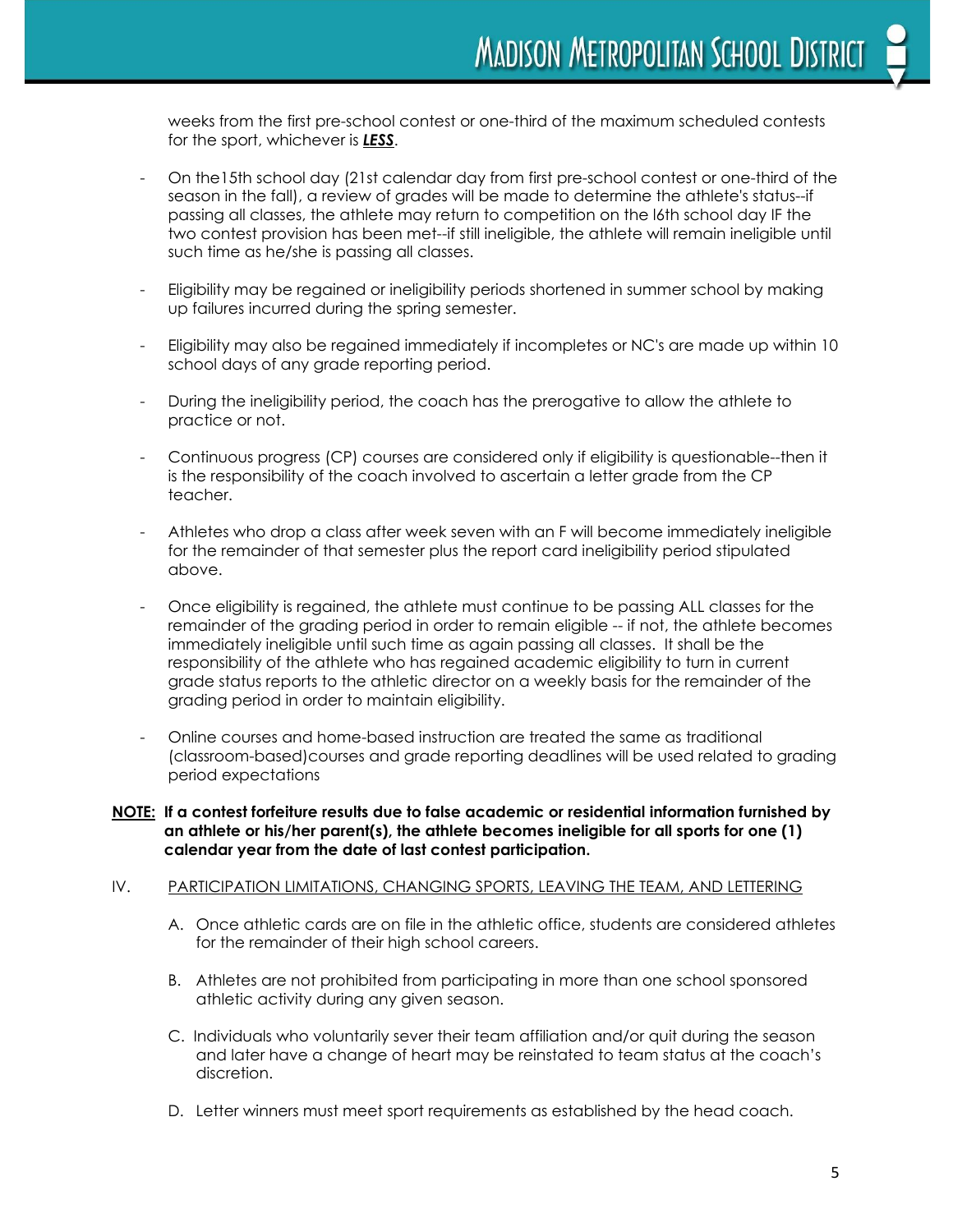#### V. TRANSPORTATION REGULATIONS

- A. If transportation is provided, team members must use the transportation provided by the school to reach the site of the contest. If transportation is provided back to the District school site, Team members must also return to school via the same mode of transportation unless parent(s) request permission to take the player home in their private vehicle. Said request must be in writing or in person. Only the legal parent(s) or guardian(s) will be given this prerogative.
- B. The type of transportation used should be as clean at the end of a trip as it was at the beginning.

#### VI. LOCKER ROOMS AND CARE OF EQUIPMENT

- A. The locker room is for players and coaches only.
- B. There shall be no horseplay in locker rooms at any time.
- C. Locker rooms are to be kept clean.
- D. Each athlete is responsible for the proper care and safekeeping of all equipment issued. Lockers must be secured before and after practice or competition.
- E. Upon termination of sport participation, the athlete is required to turn in equipment and clear out of their team locker within THREE days. The school is not responsible for personal items left in unattended lockers after three days and such items will be discarded.
- F. Lost or stolen items must be paid for through the high school office or to the coach in charge (such equipment remains school property and will be confiscated any time it reappears--refunds may be obtained within 30 days of fine payment).
- G. Broken basketball rims and backboards are the financial responsibility of those who break them.
- H. No athlete will be allowed to compete in another sport until all equipment and/or uniform obligations are cleared up with their previous coach.

#### VII. PERSONAL CONDUCT

All athletes shall conduct themselves at all times in such a way as to reflect positively on themselves, their family, their community and their school. The Behavior Education Plan for Middle and High School Students ("BEP"), Harassment and Anti-Bullying Policies apply to athletes. All athletes must realize that participation in sports activities is a privilege and not a right. In order to protect all people in the school community, misconduct will be addressed in light of the seriousness of the Athletic Code violation. In addition to the penalties set forth in this Code, athletes may also be withheld from competition for insubordination or disrespect to any school employee, coach, or official, or for not meeting the expectations of individual coaches.

#### A. Use of law enforcement records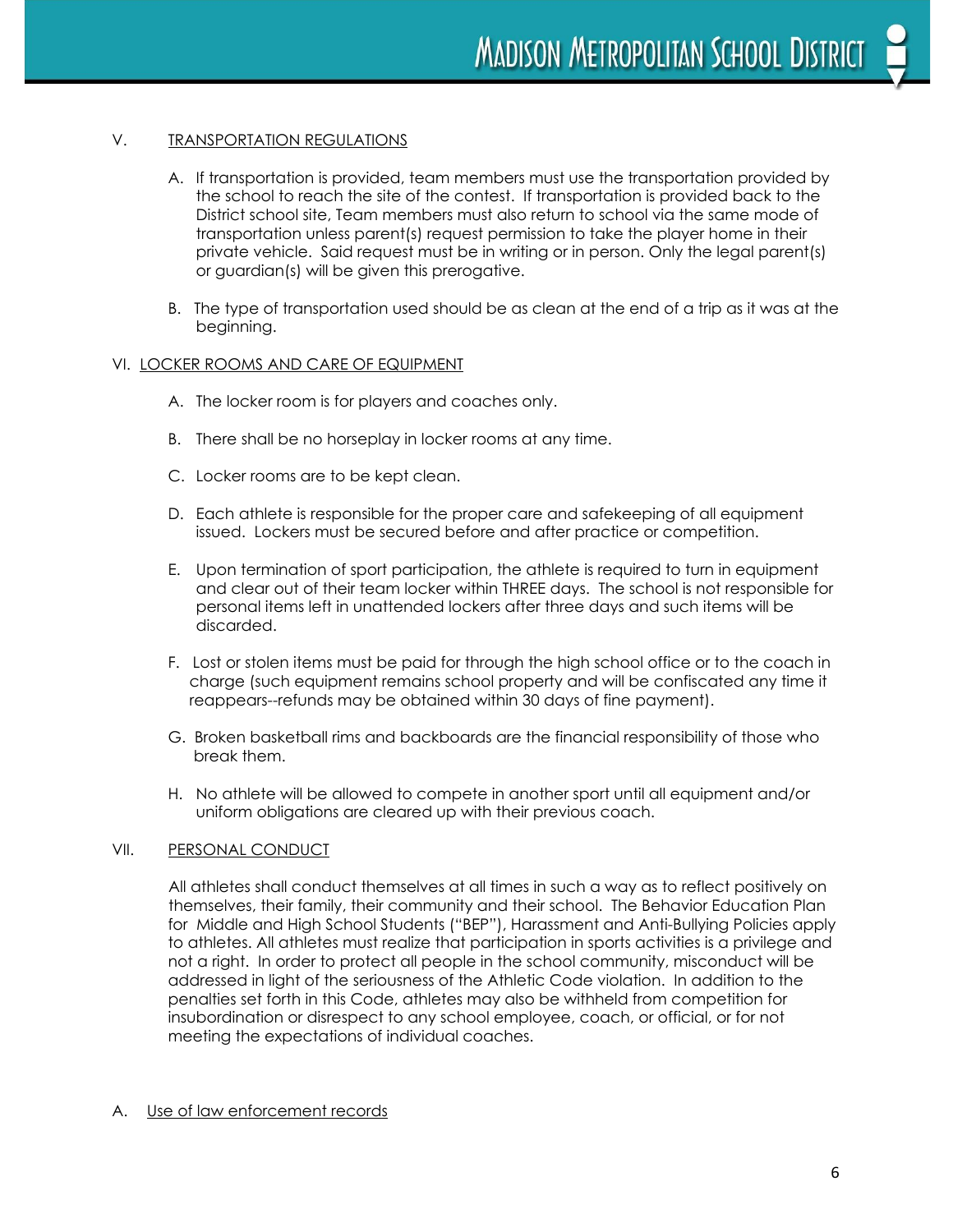In accordance with state law, legal authorities may share law violations with the school as follows:

- Wisconsin Statute 938.396(1)(c)3 permits law enforcement agencies to provide school districts any information in their records relating to the use, possession, or distribution of alcohol, controlled substances, or controlled substance analogs by students enrolled in the school district.
- In addition, law enforcement agencies are permitted to provide school districts any information in their records:
	- Relating to the illegal possession of a dangerous weapon by a juvenile.
	- Relating to an act for which a juvenile enrolled in the school district was taken into custody for a violation of any state or federal criminal law.
	- Relating to the act for which a juvenile enrolled in the school district was adjudged delinquent.

Pursuant to Wisconsin Statute 118.127, a school district may use law enforcement officers' records obtained pursuant to s. 938.396(1)(c)3 as the **sole** basis for taking disciplinary action against a pupil, under the District's Athletic Code.

#### B. Attendance

For athletes enrolled full-time in the District, unexcused absences during any day of the season will result in the athlete not competing in the next scheduled contest, regardless of the level of competition. Athletes are allowed 5 school days to clear any unexcused absences from their attendance record. This is a one for one cumulative situation (i.e., unexcused absences on three different days will result in 3 different meet/game suspensions). Athletes enrolled in a home-based private educational program shall attend their program in a manner that allows them to obtain at least 875 hours of instruction during the school year.

#### C. Team Membership

- 1. All athletes are expected to attend all practices and games unless excused by the coach of the sport involved or by administrative excuse--failure to comply will result in discipline and/or suspension. MMSD will make every effort to avoid scheduling athletic events/contests on days identified as "Observances That May Impact Attendance." Avoiding scheduling athletic events/contests on days of observances applies only to events scheduled at the school level or by the District. It does not apply to participation in events the scheduling of which is outside of the control of the District. Individual athletes who miss practices or competitions due to their participating in their religious beliefs will not be penalized.
- 2. Athletes may be dropped from team membership for not being in good standing with the team for repeated or flagrant discipline problems and/or failing to attend school and go to all classes, study halls, and practices all the time.
- 3. Athletes dropped from team membership will not have fulfilled any Code suspension penalty served during the season and must re-serve their full suspension during the next sport they participate in.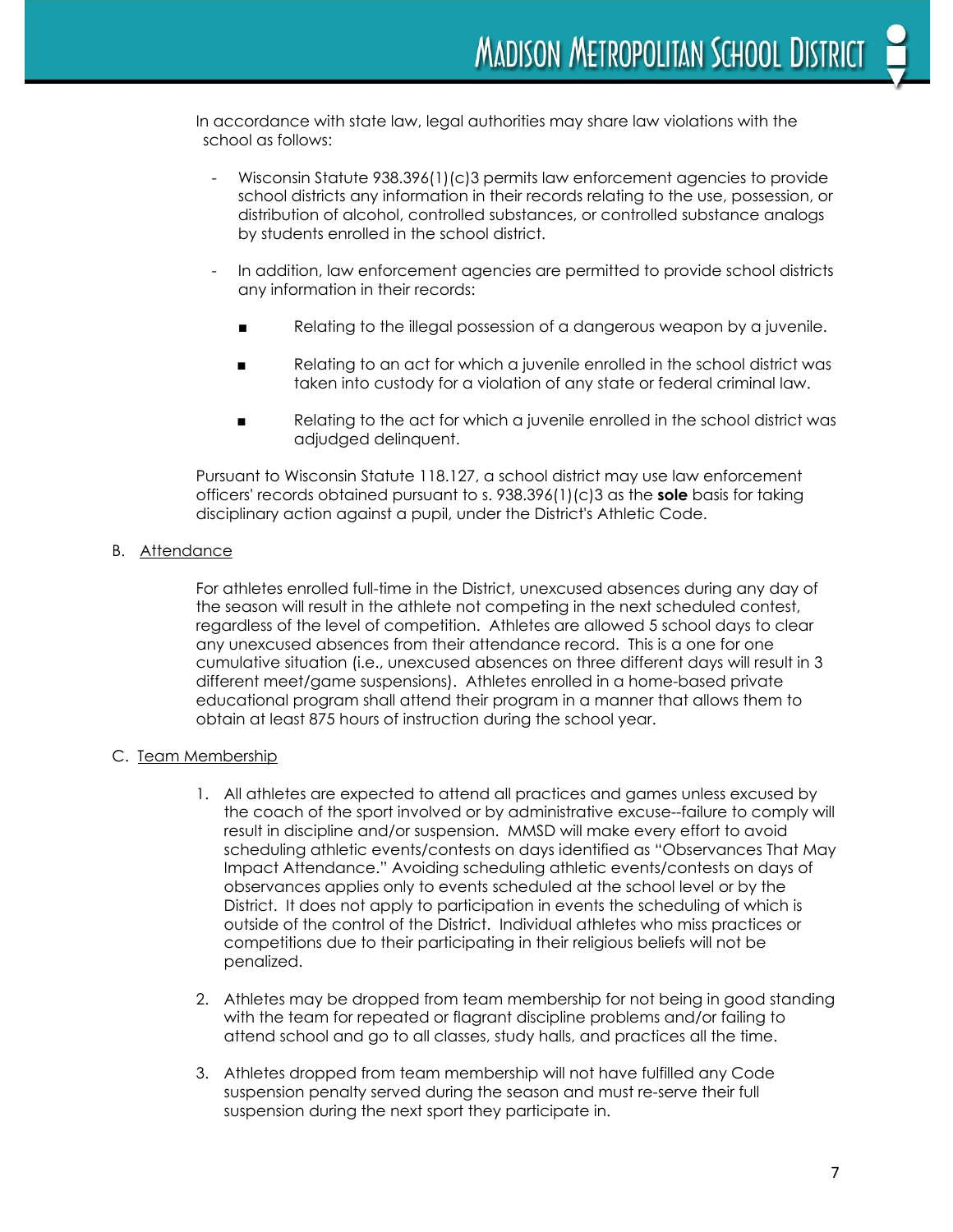#### VIII. FORMAL SUSPENSIONS

When a Code violation occurs the Athletic Director or his/her designee shall issue a suspension verbally to the parent/guardian and document the suspension in writing (email is sufficient). Suspensions take effect at the time that the verbal notification is given to the student or written notification is mailed or emailed to his/her parent/guardian, whichever is first.

Not all conduct that may result in coach or team imposed sanctions are listed in this Code. Less serious conduct, such as violations of the BEP that fall within Response Levels 1 or 2 may, at the discretion of the athlete's coach, result in disciplinary action up to and including a Level 1 suspension (see below). Examples of such disciplinary action may include, but is not limited to, limiting playing time or sitting an athlete for the beginning of a competition in which the athlete would normally be a starter.

- A. **LEVEL I** Non –Alcohol, Tobacco and Drug related Athletic Code Violations
	- 1. Any conduct for which 1 to 3 days of in-school or out-of-school suspension is determined to be an appropriate consequence and which is not covered by a Level II or III violation as set forth in this Code.
	- The suspension penalty for a Level I Violation is a minimum of 1 (one) current (or next sport if out of season) sports' season competition date WITH practice, with a maximum FOR FIRST TIME VIOLATIONS of **four** contest dates. Subsequent violations will result in additional **25%** suspensions with no maximums.
- B. **LEVEL II** Alcohol, Tobacco and Drug Related Code Violations

Athletes and their parents should discuss the AOD policy and the subsequent consequences.

- 1. Attending gatherings where underage drinking or drug use takes place or deliberately transporting athletes to same. (See BEP's Glossary of Terms for definition of "drug")
	- Athletes are required to leave gatherings where underage drinking or drug use is taking place immediately upon their knowledge of the presence of illegal substances or illicit activities. Failure to do so will result in a **25%** suspension.
	- Transporting other athletes or students to one or more illegal gatherings where it is known that AOD usage will take place, will result in a **25%** suspension penalty whether or not the driver stays at the gathering.
- 2. Possession of any beverage containing alcohol or being under the influence of any alcoholic beverage.
- 3. Possession of drugs or being under the influence of any drug. (See BEP's Glossary of Terms for definition of "drug").
- 4. Possession and/or use of any tobacco product or vaping device (e.g. electronic cigarette, personal vaporizer, Juul).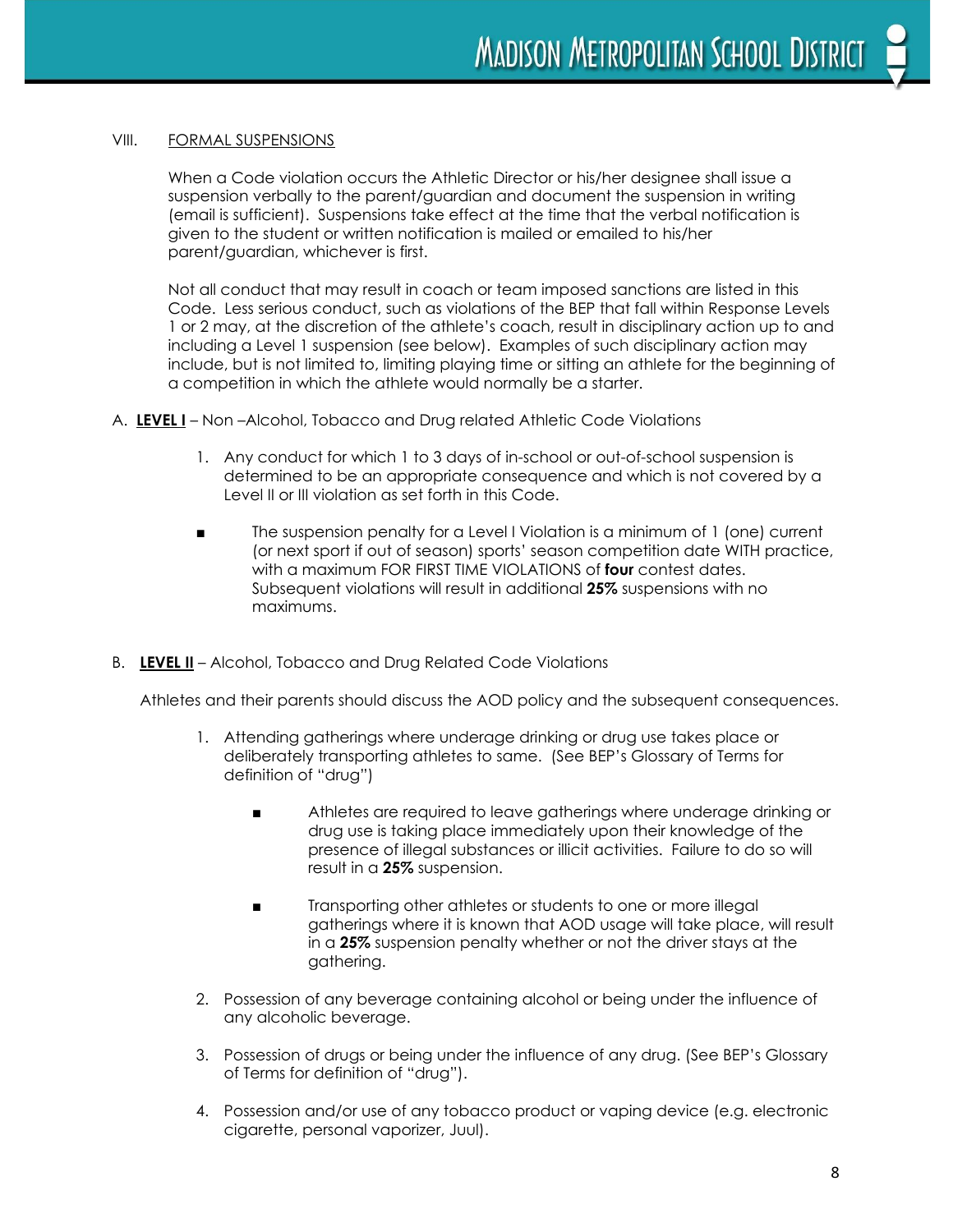[Suspension penalty is **50%** of current (or next sport if out of season) sports' season competition dates WITH practice.]

- For students receiving a 50% suspension for a Level II violation, voluntary entry into an approved AODA Treatment Program will allow for a reduction to a **25%** suspension penalty, upon written documentation of successful completion of the program.
- Alcohol, tobacco, and drug related Code violations will be referred to each school's AOD Coordinator. Failure of violators to meet with or follow through with the recommendation(s) of the AOD Coordinator will result in continuous ineligibility.
- If the AOD Coordinator refers the violator to a non-school AOD provider for counseling, screening, assessment or intervention, the school will request a release of information to discuss and collaborate with the AOD provider.
- Alcohol may be consumed as part of an off-campus religious ceremony, sanctioned by the student athlete's church or religious community.
- If a person in possession of alcohol or controlled substances (invited or uninvited) arrive at a gathering being given by a MMSD athlete, that athlete is responsible under this policy for the immediate removal of those persons and of all alcohol or controlled substances from the premises. A responsible adult or the police should be contacted without delay if those persons refuse to leave.
- Repeated Level II violations may result in the athletes being dropped from team membership at the discretion of the coach in charge with the approval of the Athletic Director prior to such action taking place.
- C. **LEVEL III** Extremely Serious Violations
	- 1. Organizing, hosting or having gatherings where the consumption of alcohol or the use of drugs takes place. (See BEP's Glossary of Terms for definition of "drug")
	- 2. Selling, providing, distributing or possession with intent to deliver alcohol or drugs. (See BEP's Glossary of Terms for definition of "drug")
		- a. Alcohol, tobacco, and drug related Code violations will be referred to each school's AOD Coordinator. Failure of violators to meet with or follow through with the recommendation(s) of the AOD Coordinator will result in continuous ineligibility.
		- b. If the AOD Coordinator refers the violator to a non-school AOD provider for counseling, screening, assessment or intervention, a release of information is required.
		- c. Any person in possession of alcohol or controlled substances (invited or uninvited) arrive at a gathering being given by an MMSD athlete, that athlete is responsible under this policy for the immediate removal of those persons and of all alcohol or controlled substances from the premises. A responsible adult or the police should be contacted without delay if those persons refuse to leave.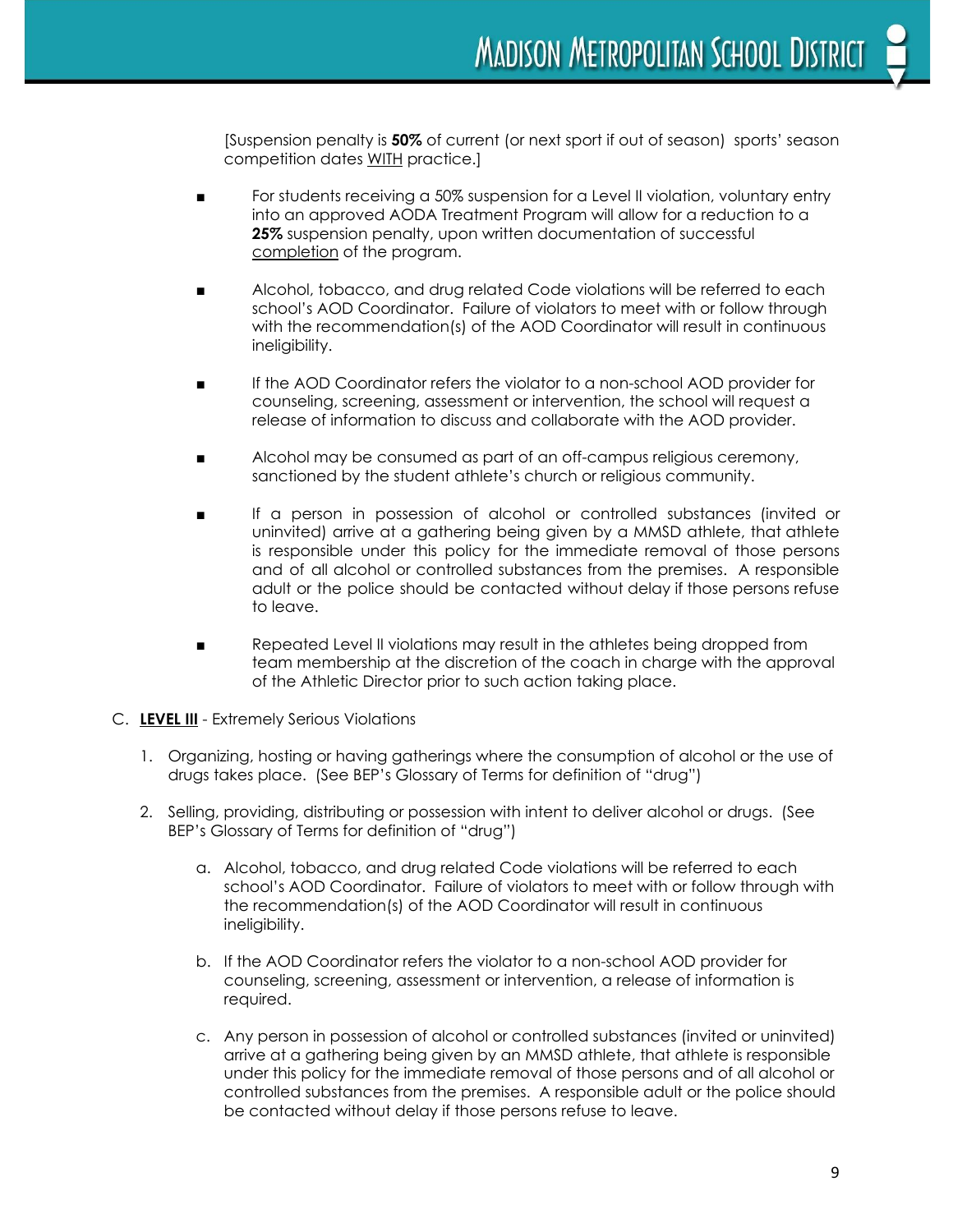- 3. Possession of a dangerous or concealed weapon.
- 4. Reproducing or distributing school keys or ID badges.
- 5. Theft of money or property of another that is valued at more than \$500.
- 6. Property damage where the total value of the property affected is more than \$500.
- 7. Hazing/initiations.
- 8. Battery or sexual assault.
- 9. Any conduct that falls within a response level 4 or 5 of the BEP or any conduct that results in more than 3 days of out-of-school suspension.
- 10. There is a reasonable belief that the athlete has committed a violation of a state or federal criminal law or the athlete received a misdemeanor disorderly conduct citation.
	- Any athlete who commits any Level III violations will be suspended immediately for a minimum of 50% of the current (or next sport if out of season) sport season's competition dates WITH practice and may be suspended for up to a maximum of 150% of the current and next sports seasons with or without practice as determined by the Athletic Commission or pursuant to any appeal.
	- Repeated Level III violations may result in the athlete being dropped from the team membership at the discretion of the coach in charge with the approval of the Athletic Director prior to such action taking place.

WIAA Code Conduct mandates that a student, upon being charged and/or convicted of a felony, is ineligible for all participation until the student has satisfied all of the requirements ordered by the court in declaring a sentence served, including probation, community service and any other court orders.

#### D. SELF REFERRALS

Any Code violation that is self or family reported to school staff before being asked about or being discovered in violation of the Athletic Code **may** result in up to a **50%** reduction of the normal suspension penalty**.** Self referrals must be made prior to knowledge of school staff regarding the violation. Athletes are strongly encouraged to self report AOD violations to assist them in the AOD assessment process and to minimize suspension penalties.

#### E. SUSPENSION NOTIFICATION

All athletes with formal suspensions have the right to receive notice of their suspension as follows:

1. The athlete and/or parent/guardian(s) will be verbally advised of the violation and corresponding suspension. Verbal notification of a suspension may be made by the Athletic Director, Coach, or Principal.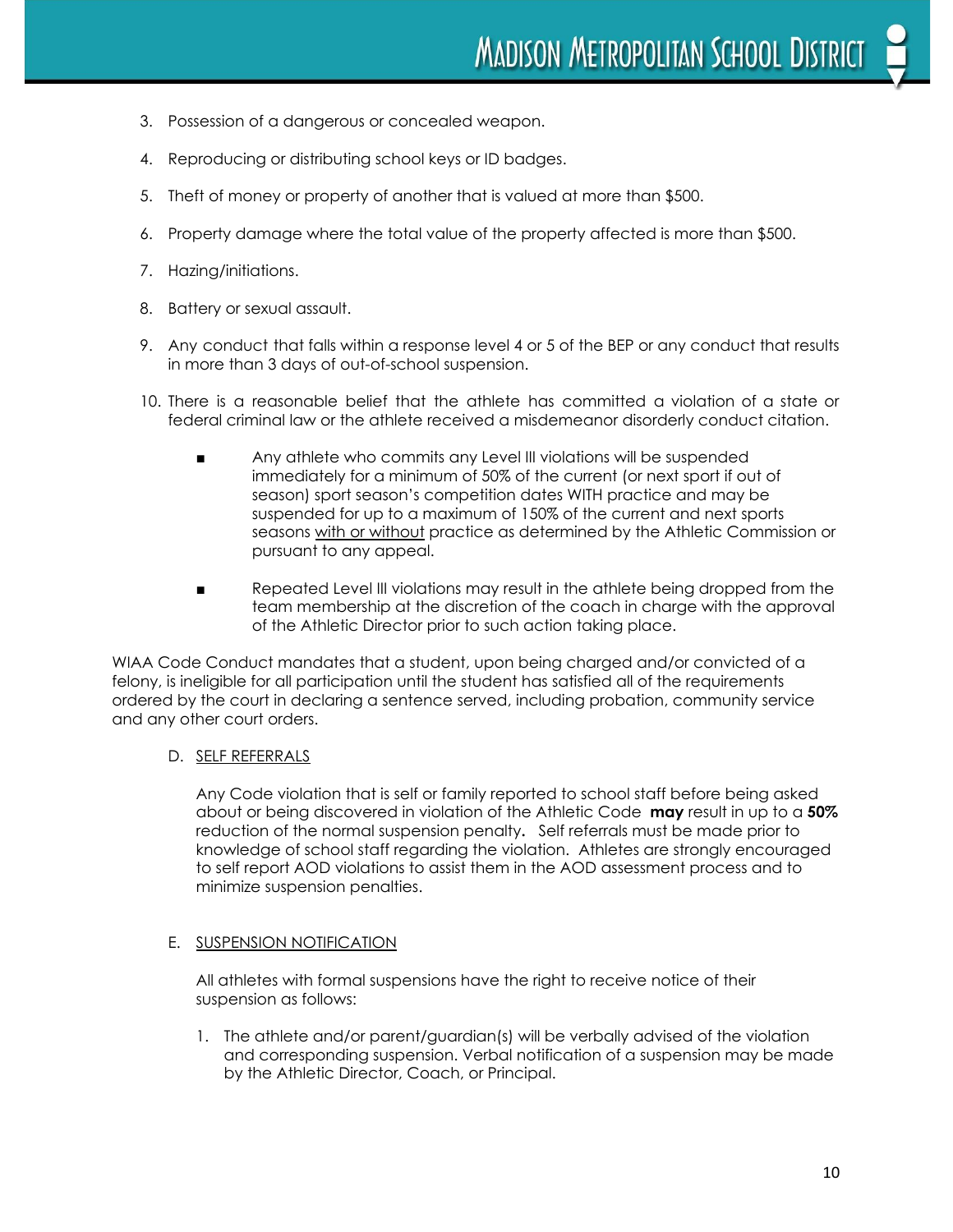**MADISON METROPOLITAN SCHOOL DISTRICT** 

2. Within 5 business days of verbal notification, the violation and suspension penalty will be set forth in writing and sent via electronic email or U.S. first class mail to the athlete and/or parent.

#### F. APPEAL PROCEDURES

#### **All athletes who have received suspensions for Level I and Level II violations have the right to appeal their suspensions through the following procedures:**

- 1. An appeal may be made to the building principal or designee at any time during the term of the suspension in writing through the Athletic Director. The following appeal procedures will apply:
	- a. The Athletic Director will schedule a meeting between the building principal or designee and the parent/athlete. The parent/athlete may also be accompanied by other individuals.
	- b. The Athletic Director presents information regarding the violation to the building principal or designee.
	- c. The athlete and his/her parent(s) may provide any information relevant to the appeal.
	- d. A discussion may ensue between the building principal or designee and the athlete and his/her parent(s) and/or the Athletic Director.
	- e. The building principal or designee may question the athlete.
	- f. The building principal or designee may render a decision immediately or render a decision after further reflection and consideration.
	- g. The decision will be provided in writing within 3 working days of the date of the meeting between the building principal or designee and the parent/athlete.
	- h. The Athletic Director shall not serve as the school official presiding over the appeal.
- 2. An appeal of the building principal's or designee's decision may be made to the Chief of Schools for Secondary, or his/her designee, in writing, stating the factual reasons and basis for the appeal, within 10 working days of the date on which the building principal's or designee's decision was made. The athlete/parent may rely solely on the written appeal or may request a meeting with the Chief of Schools for Secondary, or his/her designee. If requested, a meeting shall be granted.
- 3. The Chief of Schools for Secondary, or his/her designee, will notify the athlete and his/her parent(s) in writing of his/her decision within 5 business days after receipt of the appeal, or if a meeting is held, 5 business days after the meeting is held. The decision of the Chief of Schools for Secondary, or his/her designee, shall be final.

**All athletes who have received suspensions for Level III violations have the right to appeal their suspensions through the following procedures:**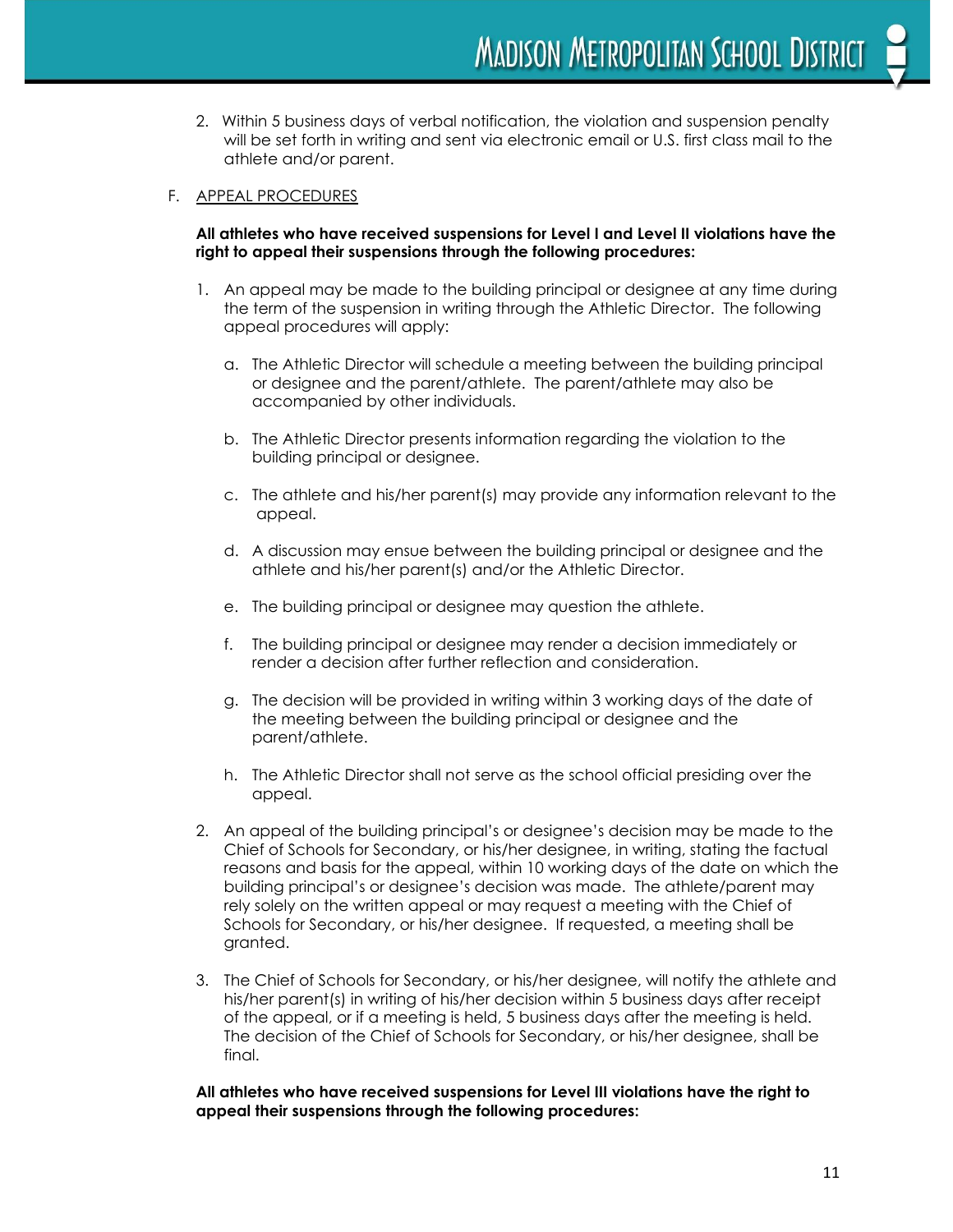- 1. The athlete and/or his/her parent(s) MUST request an Athletic Commission Hearing through the Athletic Director in writing. [NOTE: If a request is not made for a hearing, the athlete remains ineligible until he/she graduates. Pending Athletic Commission Hearings for extremely serious violations will be kept on file until the athlete graduates.]
- 2. The Athletic Director schedules an Athletic Commission Hearing.
	- a. The Athletic Commission is made up of 3 assistant principals.
	- b. The Athletic Director presents the situation to the Athletic Commission.
	- c. The athlete and his/her parent(s) provide relevant information to the Athletic Commission**.**
	- d. There may be a discussion between the Athletic Commission, Athletic Director, athlete, and his/her parent(s).
	- e. The athlete, his/her parent(s) and the Athletic Director shall leave the room during the deliberations of the Athletic Commission.
	- f. The Athletic Commission deliberates and makes a decision.
	- g. The Athletic Director notifies the athlete and his/her parent(s) in writing of the decision of the Athletic Commission within 3 business days of the Athletic Commission Hearing.
- 3. An appeal of the Commission's decision may be made to the building principal or designee in writing stating the factual reasons and basis for the appeal within 5 working days of the date on which the Commission's decision is rendered. The following appeal procedures will apply:
	- a. The Athletic Director will schedule a meeting between the building principal or designee and the parent/athlete. The parent/athlete may also be accompanied by other individuals.
	- b. The Athletic Director presents information regarding the violation to the building principal or designee, including the outcome of the Commission Hearing.
	- c. The athlete and his/her parent(s) may provide any information relevant to the appeal.
	- d. A discussion may ensue between the building principal or designee and the athlete and his/her parent(s) or Athletic Director.
	- e. The building principal or designee may question the athlete.
	- f. The building principal or designee may render a decision immediately or render a decision after further reflection and consideration.
	- g. The decision will be provided in writing within 3 working days of the date of the meeting between the building principal or designee and the parent/athlete.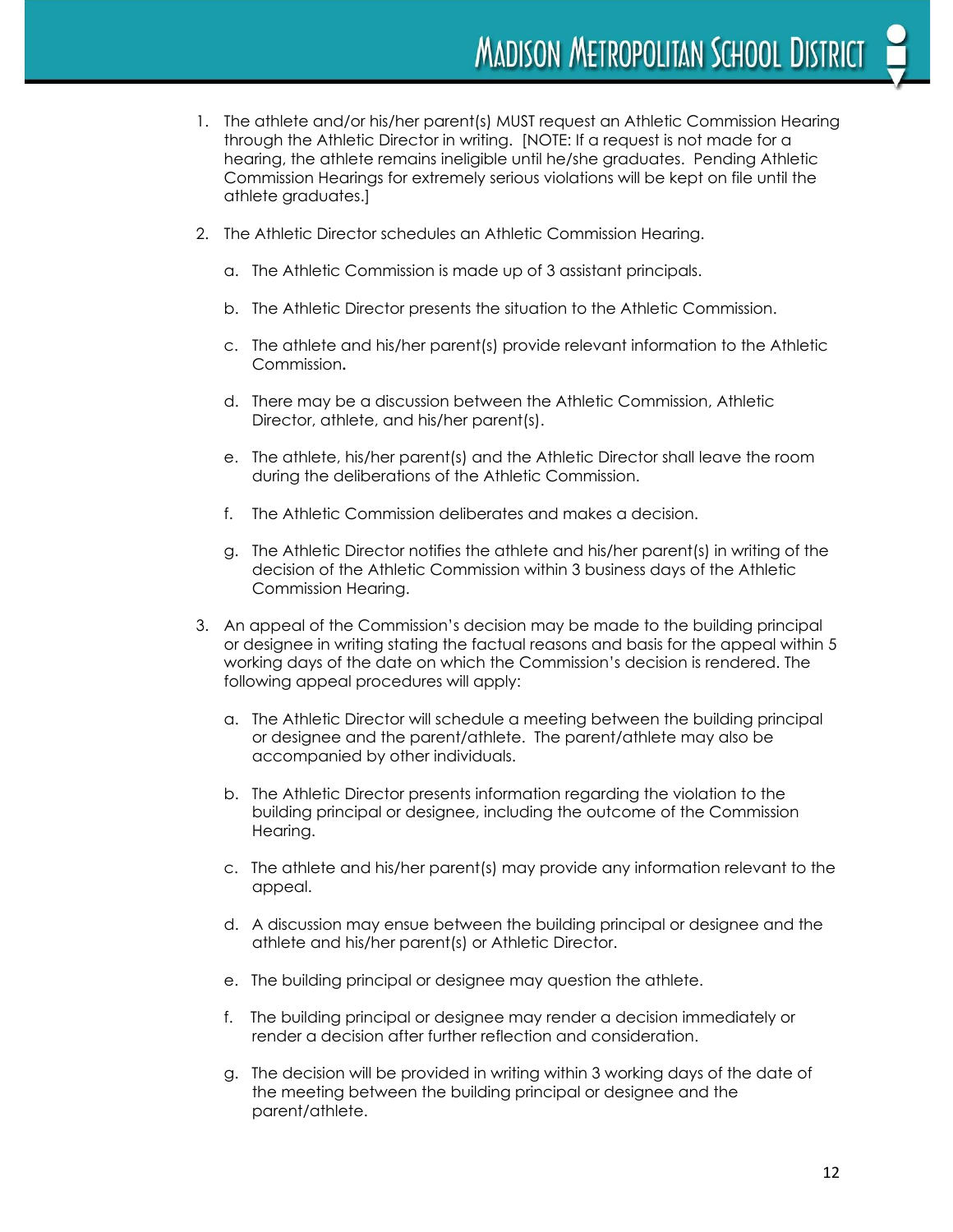- h. The Athletic Director shall not serve as the school official presiding over the appeal.
- 4. An appeal of the building principal's or designee's decision may be made to the Chief of Schools for Secondary in writing stating the factual reasons and basis for the appeal within 10 working days of the date on which the building principal's decision is rendered. The athlete/parent may rely solely on the written appeal or may request a meeting with the Chief of Schools for Secondary, or his/her designee. If requested, a meeting shall be granted. The Chief of Schools for Secondary, or his/her designee, will notify the athlete and his/her parent(s) in writing of his/her decision within 5 business days after receipt of the appeal, or if a meeting is held, 5 business days after the meeting is held. The decision of the Chief of Schools for Secondary, or his/her designee, shall be final.

#### G. INTERPRETATIONS

- 1. Athletes on suspension must practice with and be a member in good standing with the team until season's end in order to complete any suspension (unless otherwise determined by the Athletic Commission). Commencing team membership for said individuals is NOT POSSIBLE 1 (one) week after the last athletic team has made cuts in any particular season.
- 2. Suspensions will be figured and must be served at the highest level an athlete participates at during the course of a season.
- 3. MMSD athletic code Suspension determinations of .5 or greater will advance to the next highest whole number of dates. In-season violations will result in immediate suspension from the next regularly scheduled contest(s); while out-ofseason violations or carry-overs result in suspension from the first contest(s) the athlete would normally be eligible for having practiced with and been a member in good standing with the team.
- 5. If a suspension cannot be completely served during the athlete's current sports season, the remaining **percentage** will carry over to the next sport in which the athlete participates.
- 6. Multiple suspensions and/or academic ineligibility must be served consecutively and may not be served concurrently (i.e.: an athlete must be academically eligible first in order to then serve any Code violation suspension).
- 7. Formal suspensions for Code violations which result in an athlete being suspended for one or more WIAA tournament competitions will result in immediate disqualification from the remainder of the total tournament series in that sport, along with the remaining percentage penalty carrying over to the next sport participated in.
- 8. Community service to work off Code violations is not an option.
- 9. Prior Athletic Code violations may be considered by the Athletic Director, Athletic Board or Athletic Commission in deciding upon the level of the suspension penalty.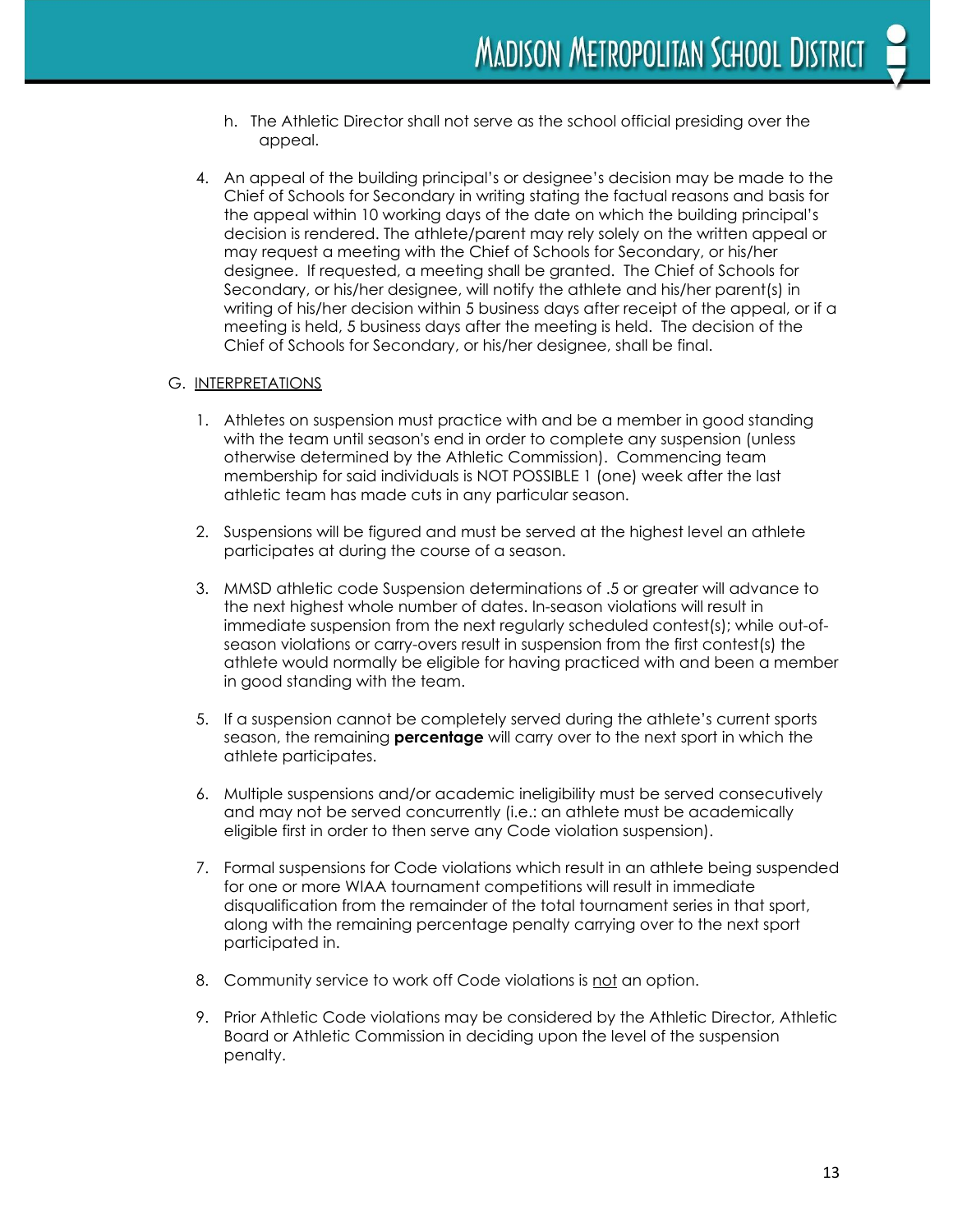#### H. POST-SEASON HONORS AND SCHOOL-BASED AWARDS/HONORS

Athletes who receive suspensions due to Code violations are NOT eligible for individual postseason honors at the City, Conference, Area, or State levels for the season during which the penalty was served. The season will include the time up to the awarding of post-season honors.

#### IX. MMSD'S ADOPTION OF BIG 8 CONFERENCE BY-LAWS ON HARASSMENT, FIGHTING, TAUNTING, AND UNSPORTSMANLIKE CONDUCT IN INTERSCHOLASTIC SPORTS

- A. Fighting in any sport shall be construed to consist of: an invitation to fight or closely following an opposing player during a disturbance and making any menacing or taunting gesture or sound -- punching or slugging whether or not contact is made - wrestling or tackling an opponent as part of an altercation. In addition, leaving the player box or player bench area to approach an altercation shall be construed as participation in the altercation.
- B. Athletes who are subjected to harassment violations will IMMEDIATELY:
	- 1. Report the incident to their coach.
	- 2. The coach will report the incident to a contest official.
	- 3. The official will inform the opposing coach of the allegation. Officials will be expected to rigorously enforce sportsmanship regulations and will be especially alert for repetition of the alleged incident.
	- 4. Coaches notified of allegations will immediately counsel all squad members of the allegation and take appropriate steps to prevent any future incident.
- C. Any athlete, coach, or team member ejected by a contest official at any time for acts of harassment, fighting, taunting, or unsportsmanlike conduct, or for such acts as witnessed by a school official before, during, or after any contest will be subject to the penalties delineated in D below.
- D. Athletes, coaches or team members who violate the prohibition against harassment, fighting, taunting, or unsportsmanlike conduct shall bring an automatic suspension for the remainder of that contest plus suspension from the next scheduled contest. In addition, an ejected athlete or team member must complete the season in good standing or the suspension is considered not to have been served and will carry over to the next sport season he/she participates in and successfully completes.
- E. Should the original violation of this rule occur during the final contest of the season, the violator will be suspended from the next contest the athlete is eligible for during a season in which he/she participates and successfully completes.
- F. Whenever an ejection occurs, all coaches involved in the contest are required to notify their Head Coach, Athletic Director, and Principal immediately; if harassment has occurred the offended school will receive a report from the offending school outlining actions taken. Athletic Directors will then confer to insure a conference suspension penalty is administered accordingly.
- G. For unsportsmanlike conduct resulting in ejection, a second violation by the same individual during the same season brings automatic expulsion from that sport for the remainder of the season plus suspension from any and all WIAA tournament contests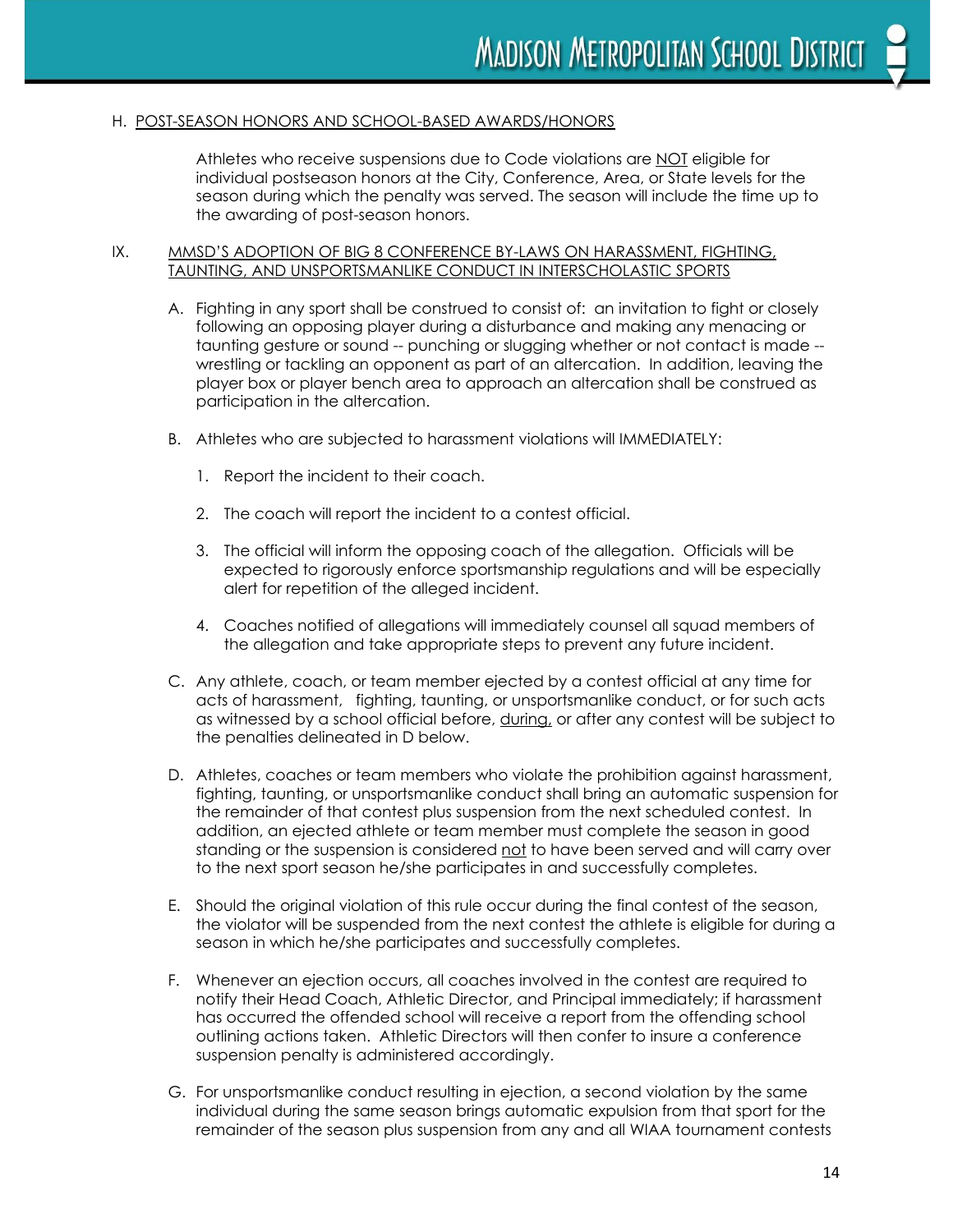of that same season. If a second violation occurs during the last contest of a season, the individual is suspended from any and all WIAA tournament contests of that season plus suspension from the first contest normally eligible for during the next season he/she participates in and successfully completes.

- H. For harassment incidents resulting in ejection, a second or subsequent violation AT ANY TIME DURING ANY SEASON brings automatic expulsion for one calendar year from the date of ejection.
- I. A more severe penalty may be assessed against an individual for a violation if, in the judgment of the school, such action will be beneficial to the future of that sport.
- J. Unsportsmanlike conduct suspension appeals may be made by member schools and the local principal, following communication with the other involved principal, will rule on the suspension. For harassment ejections, there are NO APPEALS*.*

#### X. PARTICIPATION FEE

- A. Participants are required to remit an athletic participation fee of \$115.00 for EACH sport in which they participate. There will be an additional \$100.00 surcharge for athletic participation in gymnastics and wrestling and \$118.00 additional surcharge for boys and girls golf. There will also be an additional surcharge of \$800.00 for athletic participation in hockey. Families will pay a *maximum* of \$500.00 for athletic participation. Surcharge amounts are excluded in the family maximum however, the \$115.00 portion of the participation fee will be included in the family maximum. Athletic participation fees are collected after the team has been selected. Athletic participation fee refunds will be issued before the first date of competition for that specific sport. Athletes that are unable to practice or participate due to prior injuries, will not pay the participation fee until they are released by their physician for this activity.
- B. In accordance with Board of Education policy, athletes who meet certain criteria may apply for athletic fee waivers at the school office.

#### XI. ATHLETIC PROGRAMS

Following is a list of possible activities offered on an annual basis. Not all activities are offered at all schools. Students should contact the Athletic Director at the High School they attend to determine current sport offerings:

| Bο                   | Varsity | JV | Freshmen |
|----------------------|---------|----|----------|
| <b>Cross Country</b> | χ       | χ  |          |
| Soccer               | X       | χ  | Χ        |
| Volleyball           | Χ       | Χ  | Χ        |
| <b>Basketball</b>    | Χ       | χ  | χ        |
| Hockey               | Χ       |    |          |
| Swimming             |         |    |          |
| <b>Baseball</b>      |         | Χ  |          |
| Golf                 | Χ       |    |          |
| Tennis               |         |    | Χ        |
| Track                |         |    |          |
|                      |         |    |          |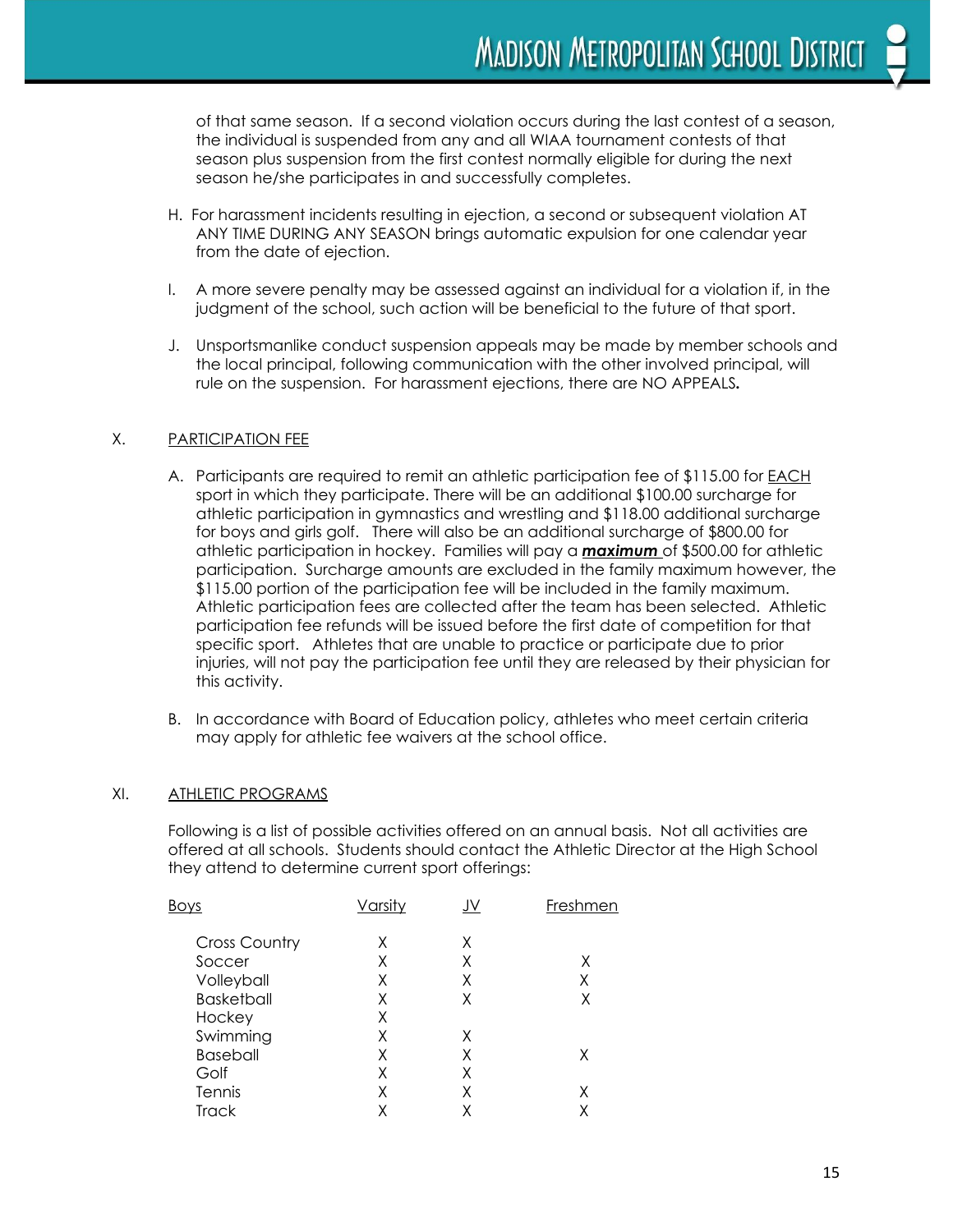#### Co-Ed

| Χ<br>Χ<br>X<br>Χ | X<br>Χ<br>Χ<br>Χ | X        |
|------------------|------------------|----------|
| <b>Varsity</b>   | <u>JV</u>        | Freshmen |
| X                | Χ                |          |
| Χ                | Χ                |          |
| X                | Χ                |          |
| Χ                | Χ                | Χ        |
| X                | Χ                | X        |
| X                | Χ                | X        |
| X                | Χ                |          |
| X                | X                | Χ        |
| Χ                | Χ                | X        |
| χ                | Χ                | Χ        |
| Χ                | Χ                |          |
|                  |                  |          |

#### XII. ATHLETICS – SPECTATOR BEHAVIOR

Since athletics must operate within the framework of sound educational principles, it follows *that:*

- 1. Athletic teams come under the jurisdiction of and are required to abide by the rules of the Wisconsin Interscholastic Athletic Association and the Madison Metropolitan School District Board of Education Policies so that all athletes may compete under identical standards.
- 2. Visiting teams that have Native American team names, mascots or logos (i.e. the "Indians," the "Warriors," the "Blackhawks") may not bring a team mascot. Nor may a student or individual associated with a visiting team that has a Native American team name, mascot or logo wear or don a costume of a mascot depicting a Native American or a caricature of a Native American.
- 3. Those who take advantage of the privilege of athletics, either as a participant or spectator, are expected to conduct themselves in a manner that does not detract from the educational principles which direct the basic organization.
- 4. Athletes and officials are human beings -- they are not perfect and never will be. Everyone involved in a contest may make a mistake. Competitors, coaches, officials, and spectators enter into competition knowing that errors are a normal part of an activity and are likely to happen.
- 5. Even though winning is certainly an admirable goal, it is hollow if it comes at the expense of morals, ethics, and just plain common sense.

#### *SPECTATORS ARE EXPECTED TO:*

- 1. Stand during the National Anthem and remove all headwear.
- 2. Cheer for their team rather than against their opponents.
- 3. Maintain self-control at all times while conducting themselves as responsible citizens.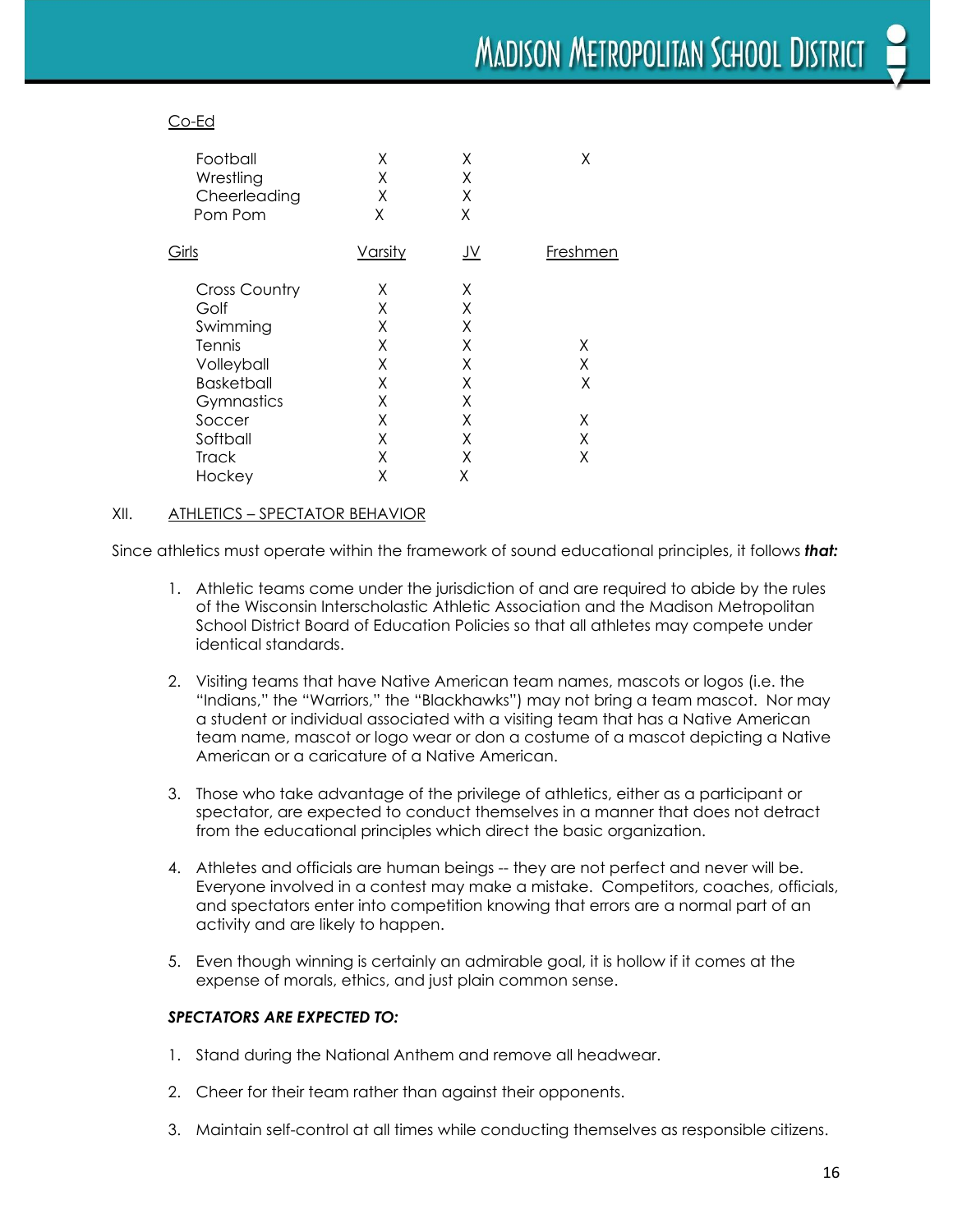- 4. Show **RESPECT** for opponents in every way possible.
- 5. Always be positive in support of their teams.
- 6. Recognize and acknowledge good performances made by both teams.
- 7. **RESPECT** officials and accept their decisions.
- 8. Be humble and not boastful in victory and gracious and not bitter in defeat.
- 9. Leave the site of an activity--including the parking lot--as soon as possible after the activity is completed.

#### *SPECTATORS WILL NOT BE ALLOWED TO*:

- 1. Use negative chants which focus on or exploit mistakes such as You, You, You, Sieve, and Airball.
- 2. Participate in chants or behaviors which use obscene or insulting language or gestures or which mention or imply topics which would tend to ridicule, taunt, harass, intimidate, humiliate, degrade, or embarrass others in attendance, incite or abuse opponents, or bring disrespect upon game officials.
- 3. Sit in the opposing team's seating/cheering sections.
- 4. Stand next to playing surface railings or ice rink plexiglass or pound/push on plexiglass; or sit/stand in bleacher aisles or doorways.
- 5. Engage in body passing or any action that endangers the safety of participants, spectators, or officials.
- 6. Bring stereo, tape, or radio equipment to athletic contests or make use of noisemakers in the stands.
- 7. Throw anything onto the playing surface or at players, coaches, officials, cheerleaders, band members, supervisors, police, fans, or guests.
- 8. Carry or consume any alcohol or controlled substance while on school or athletic property or attend a school-sponsored function while under the influence of same.
- 9. Leave an athletic event before it is over and return at a later time. Failure to comply with any of the aforementioned rules will result in the spectator being removed from the premises and, in the case of an athlete, further disciplinary action by the appropriate grade level principal. ANYONE EJECTED FROM A REGULAR SEASON OR WIAA TOURNAMENT GAME IS AUTOMATICALLY EJECTED FROM ANY AND ALL REMAINING GAMES OF THAT TOURNAMENT*.*

### *REMEMBER: WINNING ISN'T EVERYTHING...BUT STRIVING TO WIN AND GOOD SPORTSMANSHIP IS!*